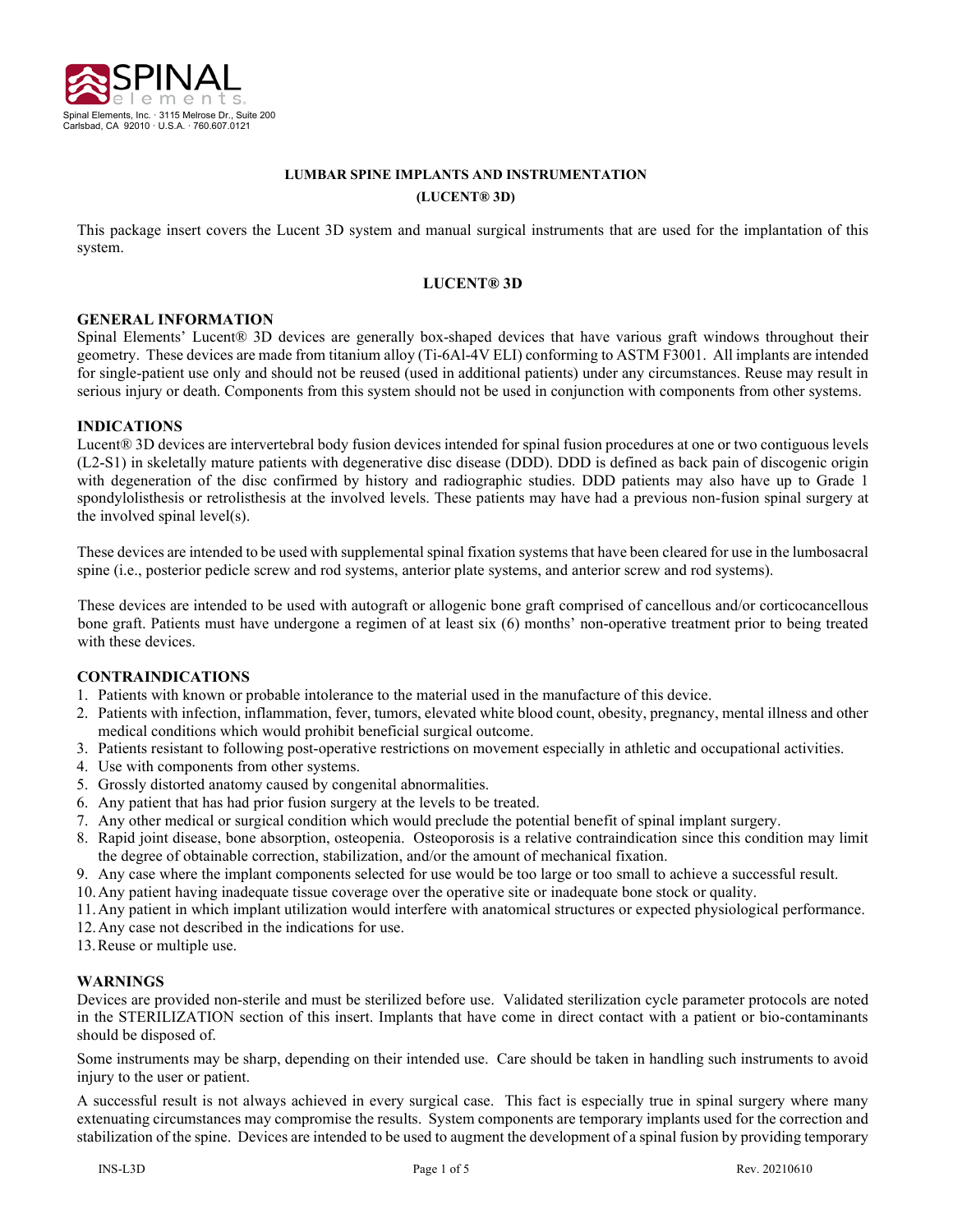stabilization. Devices are not intended to be the sole means of spinal support. Use of these products without a bone graft or in cases that develop into a non-union will not be successful. No spinal implant can withstand body loads without the support of bone. In this event, bending, loosening, disassembly and/or breakage of the device(s) will occur.

Implantation of devices should be performed only by experienced spinal surgeons with specific training in the use of the device. This is a technically demanding procedure presenting a risk of serious injury to the patient.

Preoperative and operating procedures including knowledge of surgical techniques, proper reduction, and proper selection and placement of the implant are important considerations in the successful utilization of this device by the surgeon. Further, the proper selection and compliance of the patient will greatly affect the results. The physician should consider the levels of implantation, patient weight, patient activity level, and all other patient conditions that may have an impact on the performance of this device. Patients who smoke have been shown to have an increased incidence of non-union. These patients should be advised of this fact and warned of this consequence. Obese, malnourished, and/or alcohol abuse patients are also poor candidates for spine fusion. Patients with poor muscle and bone quality and/or nerve paralysis are also poor candidates for spine fusion.

Patients with previous spinal surgery at the level(s) to be treated may have different clinical outcomes compared to those without a previous surgery.

Physician Note: The physician is the learned intermediary between the company and the patient. The indications, contraindications, warnings, and precautions given in this document must be conveyed to the patient.

### **MAGNETIC RESONANCE ENVIRONMENT**

The Lucent 3D System has not been evaluated for safety or compatibility in the MR environment. It has not been tested for heating, migration, or image artifacts in the MR environment. The safety of the device in the MR environment is unknown. Scanning a patient who has this device may result in patient injury.

### **POSSIBLE ADVERSE EFFECTS**

- 1. Early or late loosening of any or all of the components.
- 2. Disassembly, bending, and/or breakage of any or all of the components.
- 3. Loss of fixation (implant migration).
- 4. Foreign body (allergic) reaction to implants.
- 5. Post-operative change in spinal curvature, loss of correction, height, and/or reduction.
- 6. Infection.
- 7. Dural tears, persistent CSF leakage, meningitis.
- 8. Loss of neurological function including paralysis (partial or complete), radiculopathy, and/or the development or continuation of pain, numbness, spasms, or sensory loss.
- 9. Cauda equina syndrome, neurological deficits, paraplegia, reflex deficits, irritation, and/or muscle loss.
- 10.Loss of bladder control or other types of urological system compromise.
- 11.Scar formation possibly causing neurological compromise or compression around nerves and/or pain.
- 12.Fracture, micro-fracture, resorption, damage, or penetration of any spinal bone.
- 13.Soft tissue injury, vertebral endplate injury, vascular or visceral injury.
- 14.Herniated nucleus pulposus, disc disruption or degeneration at, above, or below the level of surgery.
- 15.Non-union (pseudo-arthrosis), delayed union, mal-union.
- 16.Cessation of any potential growth of the operated portion of the spine.
- 17.Loss of or increase in spinal mobility or function.
- 18.Inability to perform the activities of daily living.

19.Death.

Additional surgery may be necessary to correct the occurrence of some of these possible adverse events.

# **PREOPERATIVE MANAGEMENT**

- 1. The surgeon should consider for surgery only those patients indicated for the use of this device.
- 2. The surgeon should not consider for surgery those patients contraindicated for the use of this device.
- 3. The surgeon should have a complete understanding of the device's indications, contraindications, and applications.
- 4. The surgeon should have a complete understanding of the function and limitations of each implant and instrument.
- 5. Device components should be received and accepted only in packages that have not been damaged or tampered with. Components must be carefully handled and stored in a manner that prevents scratches, damage, and corrosion.
- 6. All implants and instruments should be inspected for wear and tear prior to use. Devices presenting damage such as cracks, corrosion, bends, etc. should not be used. Compromised devices should be segregated and returned to Spinal Elements.
- 7. The type of implant to be used for the case should be determined prior to beginning the surgery.
- 8. Devices are provided non-sterile and should be processed and sterilized prior to use.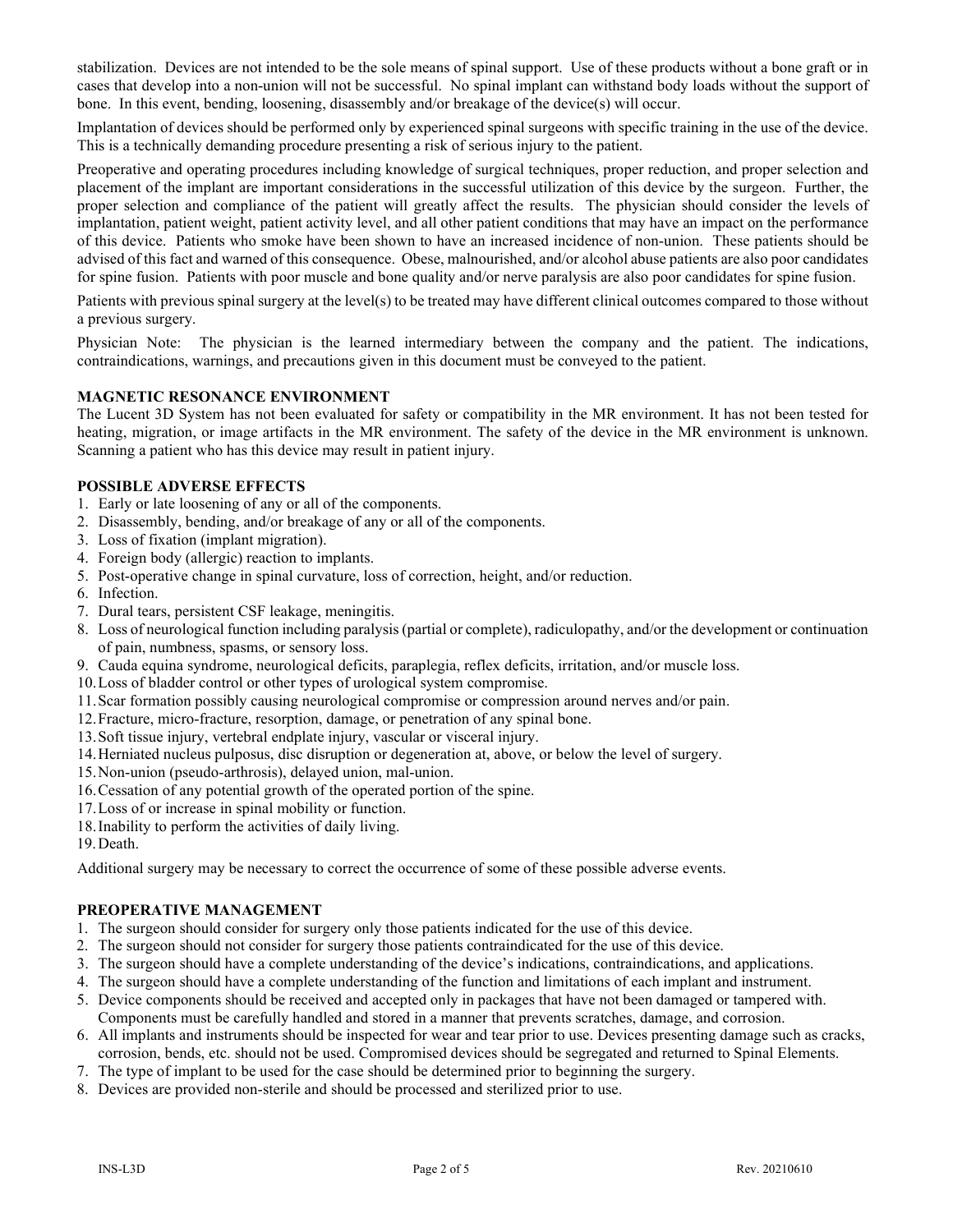### **INTRAOPERATIVE MANAGEMENT**

- 1. Caution should be taken in handling the implants. Damage to the implants may affect their performance.
- 2. Extreme caution should be used around the spinal cord and nerve roots. Damage to the nerves will cause loss of neurological functions.
- 3. Breakage, slippage, or misuse of instruments or implant components may cause injury to the patient or operative personnel.
- 4. Implants should be attached to the corresponding inserter such that they are fully seated on the inserter. Care should be taken not to over-tighten the implant to the inserter.
- 5. Implants should not be axially rotated with the inserter once they have been implanted. This may lead to damage of the implant and/or the inserter.
- 6. Whenever possible or necessary, an imaging system should be utilized to facilitate surgery.
- 7. Implants should not be reused under any circumstances.

# **POSTOPERATIVE MANAGEMENT**

Postoperative management by the surgeon, including instruction and warning to and compliance by the patient, of the following is essential:

- 1. The patient should have a complete understanding of and compliance with the purpose and limitations of the implant devices.
- 2. Postoperative patients should be instructed to limit activity as determined by their surgeon.
- 3. Retrieved implants should be properly disposed of and are not to be reused under any circumstances.
- 4. Contaminated instruments must be cleaned promptly after use per instructions noted in the Cleaning Instruction section of this insert in order to prevent drying and ensure an effective cleaning.

### **SINGLE USE**

Reuse of a single use device that has come in contact with blood, bone, tissue or other body fluids may lead to patient or user injury. Possible risks associated with reuse of a single use device include, but are not limited to, mechanical failure, serious injury, transmission of infectious agents and death.

# **CLEANING AND MAINTENANCE**

### **GENERAL INFORMATION**

Spinal Elements' instruments are manufactured from various stainless steels, aluminums, and polymers. All materials used have a history of use in such instruments. All devices are provided non-sterile and must be cleaned and sterilized prior to use.

Devices must be free of packaging material prior to cleaning. Cleaning, maintenance and mechanical inspection must be performed by hospital personnel trained in the general procedures involving contaminant removal. Only neutral pH cleaners or detergents labeled for use in cleaning medical devices should be used for cleaning components. Only lubricants that are intended for use on surgical instruments should be used to lubricate instruments. Follow directions from the manufacturer of lubricating and cleaning agents regarding handling, concentration, and use of such agents.

Cleaning instructions are provided in accordance with recognized standards and regulations and are intended to supplement a hospital's existing device cleaning and disinfecting protocol. Contaminated devices should be wiped clean of visible soil at the point of use prior to transfer to a central processing unit for cleaning and sterilization. Contaminated devices must be cleaned promptly after use per the instructions provided in this insert to minimize drying and ensure an effective cleaning.

1. Inserters and Offset Inserters should be disassembled before cleaning:

The Inserters are each comprised of two subassemblies - a shaft and a handle - that disassemble for cleaning. To disassemble each of these instruments, hold the instrument by its shaft in one hand. Depress the button on the larger diameter of the shaft with the first hand while pulling the handle axially away from the shaft with a second hand.

To disassemble Offset Inserters, hold the instrument by its shaft in one hand. Depress the button on the larger diameter of the shaft with the first hand while pulling the inserter rod axially away from the shaft with a second hand.

- 2. Follow the cleaning instructions listed in the Cleaning Instruction section of this insert. Pay special attention to the lumens of the external shafts of disassembled instruments.
- 3. An instrument lubricant should be applied to the ratchet teeth on the internal shaft of inserters and to the ratcheting mechanisms of the Lucent and Lucent Ti-Bond Guns after cleaning.
- 4. An instrument lubricant should be applied to all hinged instruments (i.e. rongeurs, lamina spreaders, etc.) after cleaning.

# **AUTOMATED CLEANING INSTRUCTIONS**

All devices are provided non-sterile and must be processed manually prior to automated cleaning. Follow the instructions below for the manual and automated washing.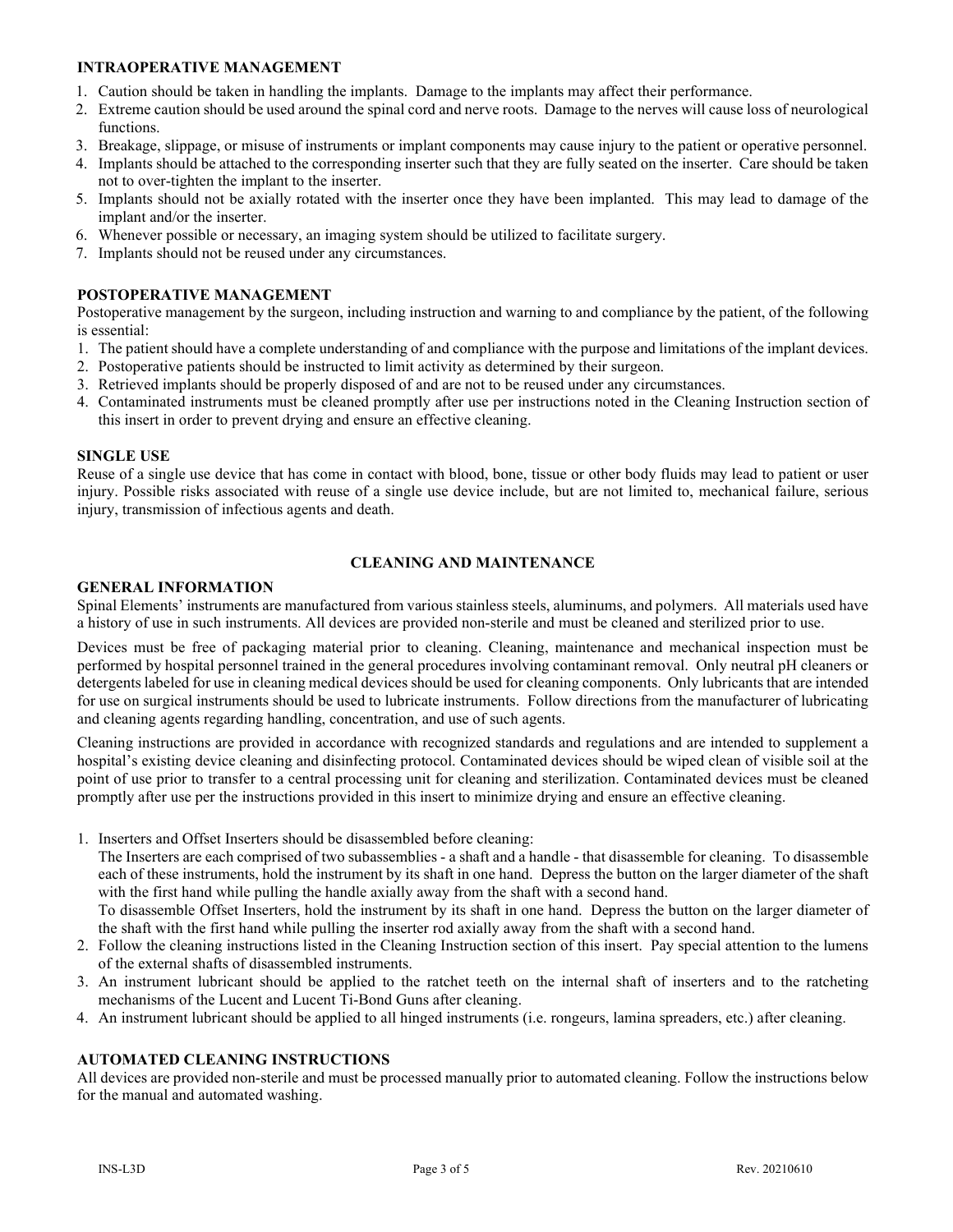### PRE-AUTOMATED WASHER: MANUAL CLEANING

- 1. Disassemble all instruments that come apart for cleaning.
- 2. Separate implant caddies from the instrument tray prior to and during any processing.
- 3. Rinse under running tap water to remove gross contamination. Use a syringe, wire guide and/or pipe cleaner (as appropriate to the presented cleaning challenge) to push debris out of lumens/cannulations or other hard to reach areas. Pay special attention to lumens of the external shafts of disassembled instruments.
- 4. Prepare Enzol® (or equivalent neutral or mild pH enzymatic cleaner) according to manufacturer recommendations using warm tap water. Fully immerse devices in the enzymatic cleaner solution and allow to soak for a minimum of 1 minute. While soaking, actuate the instruments through a full range of motion (as appropriate) to allow complete penetration of the cleaning solution. Instruments that do not disassemble may require additional soaking.
- 5. After the soak, remove the instruments and wipe any soil or debris using a disposable towel. Then, place the instruments into a fresh batch of enzymatic cleaning solution using warm water. Scrub the entire surface of the devices with a soft bristle brush paying particular attention to hard to reach areas such as mated surfaces. A syringe, wire guide, and/or pipe cleaner should be used to aid in cleaning lumens/cannulations or other hard to reach areas. A minimum of 60ml of detergent should be used when flushing lumens and cannulations. Ensure no soil is visible in the rinse stream.
- 6. Remove from enzymatic cleaner solution and rinse with reverse osmosis or de-ionized (RO/DI) water for a minimum of 30 seconds to remove any residual cleaner solution. Thoroughly and aggressively flush lumens, holes and other hard to reach areas with a minimum of 60ml of water.
- 7. Prepare Prolystica® (or equivalent neutral pH detergent) according to manufacturer recommendations using warm tap water in an ultrasonic bath. Fully immerse into the sonication bath and sonicate for a minimum of 10 minutes.
- 8. Remove from the detergent solution and rinse by agitating and actuating in RO/DI water for a minimum of 30 seconds to remove any residual detergent and until no sign of soil is seen in the rinse stream. While rinsing, thoroughly and aggressively flush lumens, holes and other hard to reach areas with a minimum of 60ml of water.

# AUTOMATED CLEANING

9. Transfer the instruments into the washer for processing. Position the instruments to allow for proper drainage. Process per the cycle below. These are minimum validated parameters:

| <b>Phase</b>      | <b>Recirculation Time</b> | <b>Water Temp</b> | Detergent Type (if<br>applicable)                              |
|-------------------|---------------------------|-------------------|----------------------------------------------------------------|
| Pre-wash          | 2 minutes                 | Cold tap water    | N/A                                                            |
| Enzyme Wash       | 2 minutes                 | Hot tap water     | Enzol or equivalent per<br>manufacturer's<br>instructions      |
| Wash              | 2 minutes                 | $65.5^{\circ}$ C  | Prolystica or equivalent<br>per manufacturer's<br>instructions |
| <b>PURW Rinse</b> | 2 minutes                 | $43^{\circ}$ C    | N/A                                                            |
| Drying            | 15 minutes                | $90^{\circ}$ C    | N/A                                                            |

- 10. If needed, dry devices using a clean lint-free cloth. Pressurized air (20psi) may be used to assist in drying.
- 11. Visually examine devices to ensure all visible soil has been removed.
- 12. Once instruments pass visual inspection, reassemble devices that come apart for cleaning.
- 13. After cleaning, an instrument lubricant (i.e. Steris Hinge-Free® or equivalent) should be applied to moving devices to maintain fluid movement between components. Pay special attention to the instruments called out in system specific sections.

# **MANUAL CLEANING INSTRUCTIONS**

Follow the instructions listed below for manual cleaning prior to sterilization.

- 1. Disassemble all instruments that come apart for cleaning.
- 2. Rinse under running tap water to remove gross contamination. Use a syringe, wire guide, and/or pipe cleaner (as appropriate to the presented cleaning challenge) to push debris out of lumens/cannulations or other hard to reach areas. Pay special attention to the lumens of the external shafts of disassembled instruments.
- 3. Prepare Enzol® (or equivalent neutral pH enzymatic cleaner) according to manufacturer recommendations using warm tap water. Fully immerse devices in the enzymatic cleaner solution and allow to soak for a minimum of 20 minutes. After the soak, scrub devices with a soft bristle brush paying particular attention to hard to reach areas such as mated surfaces. A syringe, wire guide, and/or pipe cleaner should be used to aid in cleaning lumens/cannulations or other hard to reach areas. A minimum of 60ml of detergent should be used when flushing lumens and cannulations.
- 4. Remove from enzymatic cleaner solution and rinse with reverse osmosis/de-ionized (RO/DI) water for a minimum of three minutes to remove any residual cleaner solution. Thoroughly and aggressively flush lumens, holes and other hard to reach areas with a minimum of 60ml of water.